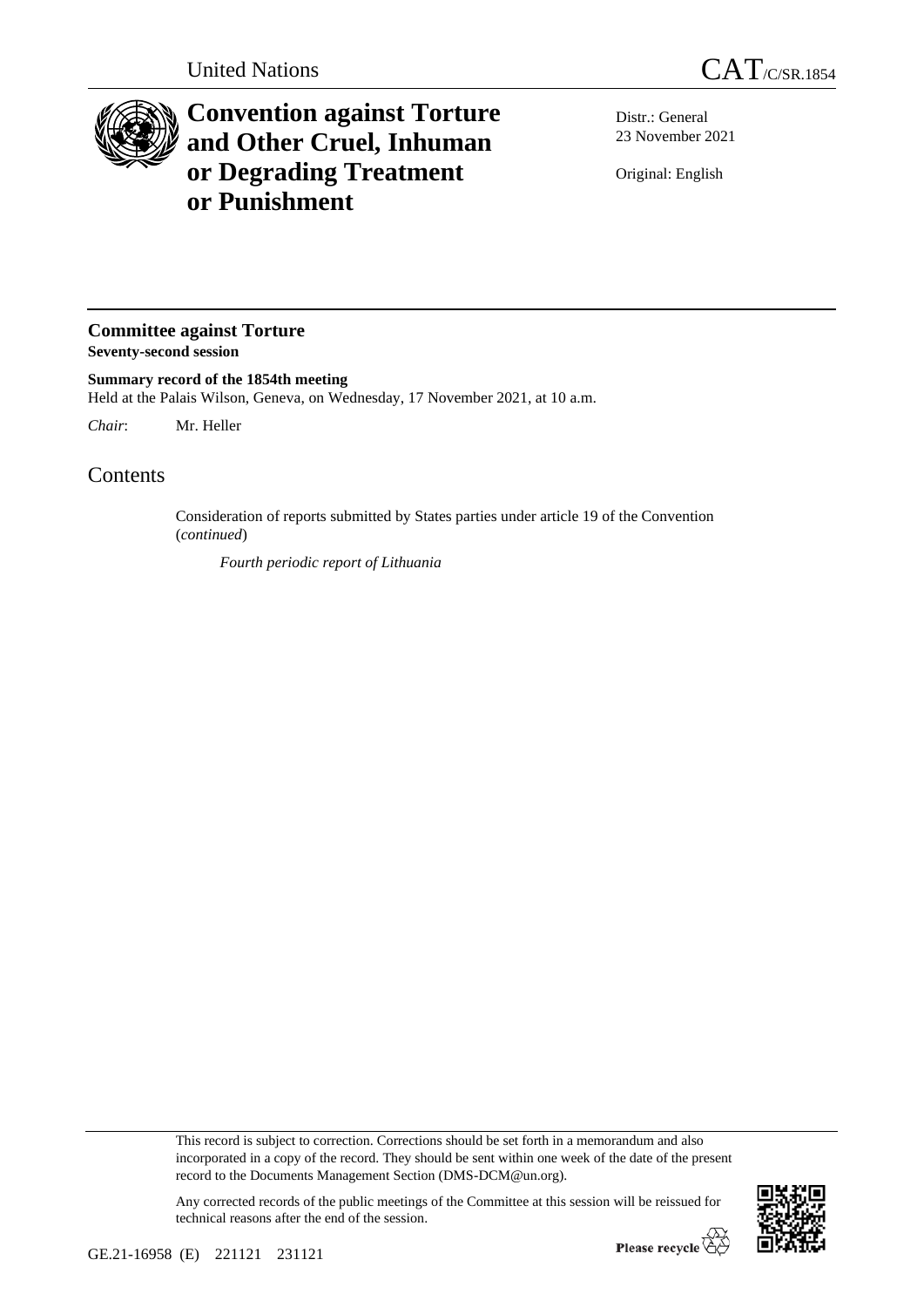*The meeting was called to order at 10 a.m.*

## **Consideration of reports submitted by States parties under article 19 of the Convention** (*continued*)

*Fourth periodic report of Lithuania* ([CAT/C/LTU/4](http://undocs.org/en/CAT/C/LTU/4); [CAT/C/LTU/QPR/4](http://undocs.org/en/CAT/C/LTU/QPR/4))

## 1. *At the invitation of the Chair, the delegation of Lithuania joined the meeting.*

2. **Mr. Jablonskas** (Lithuania) said that all the Committee's recommendations concerning the inclusion of torture in the Criminal Code as a specific offence had been implemented. That crime was punishable by a prison sentence of up to five years and was not subject to the statute of limitations. In addition, in accordance with the Convention for the Protection of Human Rights and Fundamental Freedoms, legal provisions had been introduced to enable persons serving a life sentence to apply for a fixed-term sentence after 20 years. The Criminal Code had also been amended to include a provision under which perpetrators of sexual offences against minors were required to notify the authorities of any change of residence.

3. As a result of the mass migratory influx organized by Belarus in retaliation for European Union sanctions and the support expressed by Lithuania to the people of Belarus, migration across the Belarusian-Lithuanian border had increased 57-fold, and to date more than 4,000 irregular migrants had been detained in Lithuania for illegally crossing the border. A state of emergency had been declared, and the Union Civil Protection Mechanism had been activated in July 2021. A number of amendments had been made to the Law on the Legal Status of Aliens, including its provisions on asylum seekers, while care had been taken to ensure compliance with fundamental human rights and to guarantee the right to apply for asylum in accordance with international standards. In the light of the serious, unprecedented challenges faced by Lithuania in the wake of its neighbour's actions, a temporary state of emergency had just been introduced in a 5 km-wide strip of land along the border. Restrictions on human rights had been imposed only to the extent necessary, however, and humanitarian aid was being provided to undocumented migrants.

4. While material conditions had been improved in police detention centres, thereby ensuring that persons who were arrested were afforded respect and dignity throughout their detention, the number of detainees had been reduced through the use of detention as an *ultima ratio* measure. In July 2020, the Sentence Enforcement Code had been amended to encourage the wider use of probation, suspended sentences, conditional release and other alternatives to imprisonment. Electronic monitoring of arrested persons was also provided for, and the system for granting parole for good behaviour had been simplified. As a result of those measures, the total number of inmates had decreased by approximately 17 per cent and the numbers of applications for conditional release had doubled.

5. Prison inmates and detainees received free health insurance, and municipalities were obliged to provide outpatient health-care services that could not be provided by the prison system itself. Modernizing its penitentiary institutions and improving material prison conditions remained a priority for Lithuania. Thus, the Lukiškes remand prison had been closed, as had the Kybartai correctional institution, and the Šauliai remand prison would be closed once a planned new prison had been built. In addition, there had been an increase in the number of places available in both closed and open prisons.

6. A number of measures had been taken to improve prison security and prevent illtreatment, including an increase in prison staffing and staff training. Steps had also been taken to provide prisoners with more employment options and with meaningful outside activities and to improve arrangements for their reintegration into society.

7. The Law on Mental Health Care stipulated that involuntary hospitalization was limited to a maximum of three days, and amendments had been introduced that granted patients the right to be heard by a court, to receive legal aid and to be assessed by three independent psychologists. Efforts had been made to reduce the number of involuntary hospitalizations.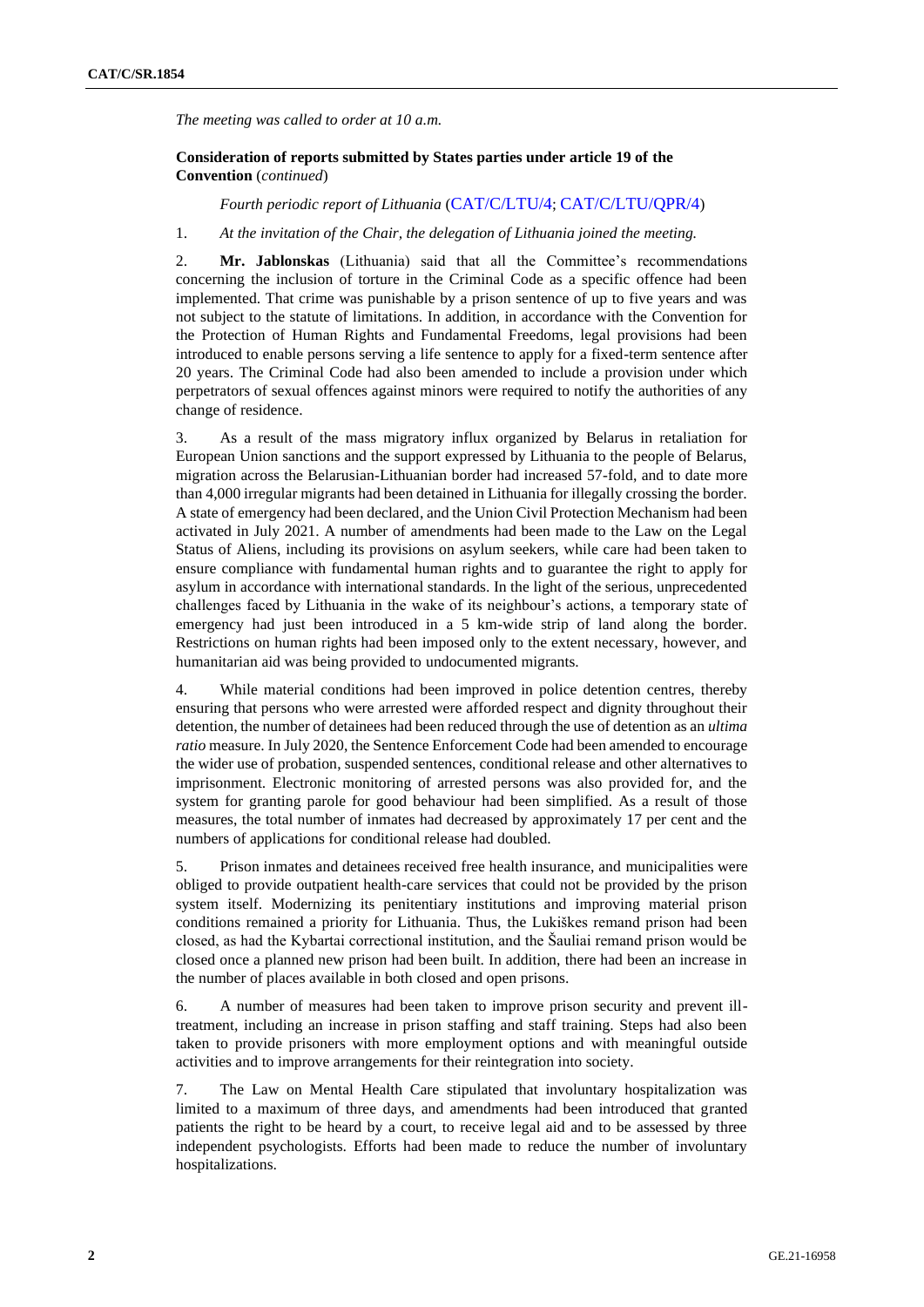8. A complete ban on corporal punishment of children had been introduced, and the system for the protection of children's rights had been reformed. Other initiatives in the area of children's rights had included a parent hotline service to promote non-violent parenting methods.

9. A national action plan had been launched to eliminate domestic violence, and amendments to the Law on Protection against Domestic Violence, including one introducing protection orders to provide more effective assistance to victims, would enter into force in 2023. A number of training and public awareness-raising measures had been taken to reduce tolerance of gender-based violence in general.

10. The Inter-Institutional Action Plan on Combating Human Trafficking 2020–2022 had been approved, and legislation to assist crime victims had recently been adopted. Under the new laws, victims would have greater access to social and health-care services and to information on criminal proceedings and complaints. Steps had also been taken to improve compensation for damage or injuries caused by violent crime. In addition, various training sessions had been provided for civil servants, law enforcement officers and judicial officials on a variety of matters related to the implementation of the Convention, including assistance for trafficking victims and the recognition of the signs of domestic violence.

11. **Mr. Liu** (Country Rapporteur), taking note of the progress made by the State party, said that there were a number of areas in which he would like further information. For example, he wished to know more about the new specific law on torture, including whether the definition of torture set out in article 1 of the Convention had been incorporated and whether that law had entered into force. He would also like more information on how medical screening was performed in places of deprivation of liberty. Information would also be appreciated on the measures taken to provide health-care services for persons deprived of liberty, including details on the number of doctors, nurses and other medical staff serving the prison population.

12. He would like to receive information about the conditions in prison facilities for both remand and convicted prisoners and to learn to what extent those conditions were in conformity with international standards. Information would also be helpful on any measures to address inter-prison violence and the spread of HIV and the hepatitis C virus. Details on what steps had been taken to address the issue of access to illegal drugs in prison would also be welcome.

13. He would be grateful for information on any plans to amend the Criminal Code to ensure that domestic violence was made a separate, specific crime. Details of other efforts to strengthen the legal system in the area of domestic violence would also be appreciated, as well as information on the obstacles faced by the State party in implementing national and international legislation in that regard.

14. The Committee would welcome information on the measures taken to ensure that the Seimas Ombudsman's Office was able to fulfil its mandate, especially with regard to visits to places of deprivation of liberty and investigations of complaints made by prisoners. It would be useful to know how many staff worked in the Office, what its annual budget was and whether that budget was sufficient for it to carry out its work.

15. The Committee was aware that, in response to the sharp rise in the number of migrants and asylum seekers arriving in the State party, especially those crossing the border from Belarus, the State party had set up additional accommodation facilities and expanded existing centres in 2021. The Committee was concerned, however, by reports of unsuitable conditions in those facilities, including the tent camp in Lipliūnai, particularly for children and persons with mental health conditions. It had also received reports of torture and abductions of refugees at the Verebiejai camp. He would welcome an account of the steps being taken to improve conditions at those sites, including for asylum seekers with specific needs, in line with the State party's obligations under articles 2, 11, 12 and 16 of the Convention.

16. The Committee was also concerned about the legislative amendments adopted on 13 July 2021 that allowed the authorities, during a state of emergency, to detain asylum seekers for up to six months without administrative or judicial review and to extend their detention for up to two years by court order. In addition, on 2 August 2021, the Ministry of the Interior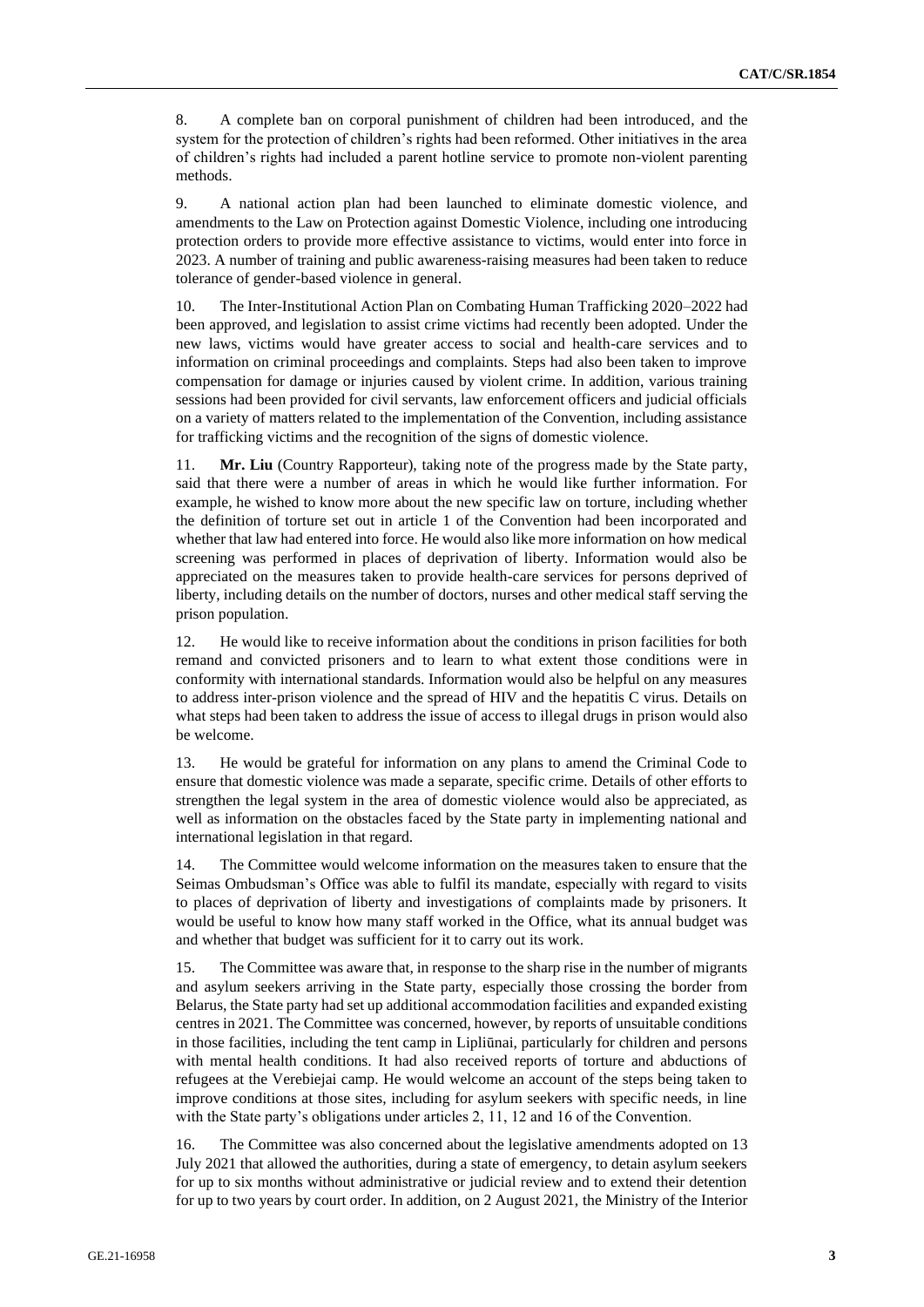had reportedly introduced a new policy permitting border guards to use coercive measures to prevent asylum seekers from crossing into the State party's territory without first conducting an individual assessment of their situation. Since 10 August, amendments to the Law on the Legal Status of Aliens had placed restrictions on the right to apply for asylum during a state of emergency. He would be grateful for details on the recently declared state of emergency, including its scope, intended duration and effects on the rights of migrants and asylum seekers. It would be helpful to learn how, during the state of emergency, the State party would ensure its compliance with its international obligations under the Convention, the International Covenant on Civil and Political Rights, the Convention on the Rights of the Child and the Convention relating to the Status of Refugees.

17. The Committee was concerned by statistics showing that, between 1 January and 25 October 2021, only 5 of the 1,200 asylum applications that had been submitted had been granted, despite the majority of asylum seekers arriving in the State party being nationals of Afghanistan, Iraq or the Syrian Arab Republic. He would appreciate updated information on any new legislation or regulations governing asylum and migration. It was unclear whether the Government had adopted any measures in response to the recommendations made by the Office of the United Nations High Commissioner for Refugees regarding proposed amendments to the Law on the Legal Status of Aliens. He would welcome an account of the measures taken to ensure that asylum seekers and undocumented migrants were not subjected to torture or ill-treatment. He would be grateful for the delegation's comments on how the authorities ensured that the Ombudsman's Office, journalists and national and international organizations were able to do their work in reporting on the migration situation, monitoring that situation and providing humanitarian assistance and that they were able to obtain access to border areas, especially those where migrants were reportedly trapped. He would appreciate clarification of whether personnel dealing with refugees and asylum seekers received training concerning the Manual on the Effective Investigation and Documentation of Torture and Other Cruel, Inhuman or Degrading Treatment or Punishment (Istanbul Protocol) and, if they did, whether a system was in place to evaluate the impact of such training.

18. The Committee would welcome an account of any developments that had occurred in the case concerning Mr. Mustafa al-Hawsawi and Mr. Abu Zubaydah, who had allegedly been subjected to torture in the State party while being held under a secret detention programme operated by the Central Intelligence Agency. It was unclear whether the statute of limitations had been lifted in respect of the offences being investigated in connection with that case.

19. According to information submitted by the State party, it appeared that perpetrators of trafficking in persons for the purposes of prostitution, pornography, sham marriages or forced labour received fines or prison sentences that were not commensurate with the gravity of their offences. He would appreciate information about the most serious trafficking-related offences that had occurred during the reporting period, the penalties imposed on the perpetrators and the support, including adequate compensation, provided to the victims. He would welcome clarification of whether the State party's legislation made explicit provision for redress, including compensation and rehabilitation, for victims of torture and illtreatment.

20. He wished to encourage the State party to make the declarations provided for under articles 21 and 22 of the Convention and to consider ratifying the International Convention on the Protection of the Rights of All Migrant Workers and Members of Their Families, the Optional Protocol to the Convention on the Rights of the Child on a communications procedure and the Optional Protocol to the International Covenant on Economic, Social and Cultural Rights.

21. The Committee would welcome information on any non-governmental organizations (NGOs) that played an important role in preventing, detecting and investigating torture and rescuing victims in the State party and on the specific support the Government provided to those organizations. Information would also be appreciated on any mechanisms in place for systematically collecting statistics, disaggregated by age, gender, ethnic or national origin and type of offence, on complaints, investigations, prosecutions and convictions in cases of torture or ill-treatment by law enforcement and prison officials, on trafficking and domestic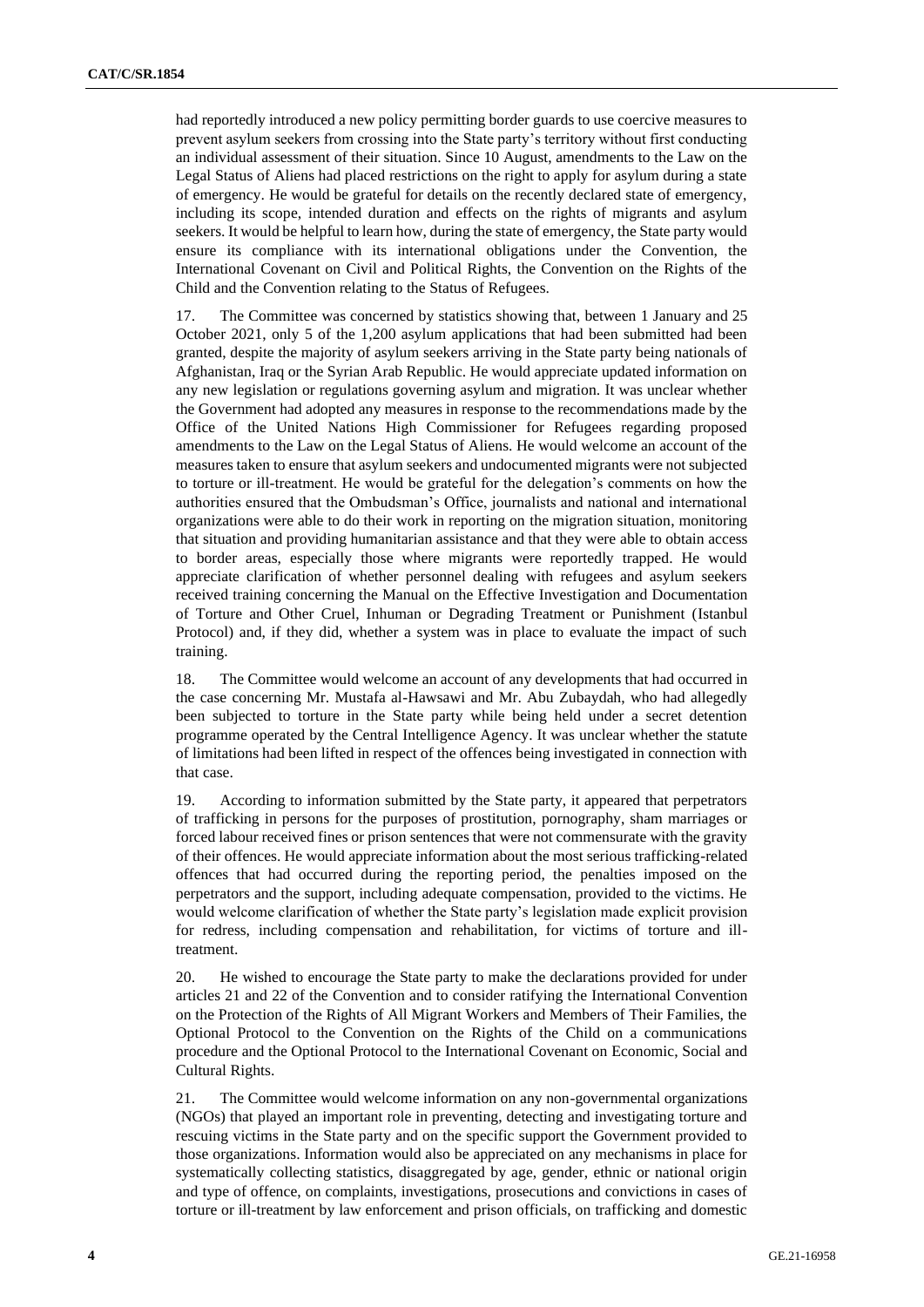and sexual violence, and on means of seeking redress, including compensation and rehabilitation, that were available to victims.

22. **Mr. İşcan** said that, as it had been some time since the State Party had submitted its fourth periodic report, the Committee would appreciate being updated on the current situation.

23. First, he would welcome a detailed description of how fundamental legal safeguards for detainees were applied in practice from the outset of a person's deprivation of liberty. With reference to paragraph 112 of the State party's report, disaggregated statistics would be helpful in order to gain a clear picture of the de facto situation. As the figures in the report regarding occupancy rates and living space per detainee in police detention facilities were four years old, he would be grateful for more recent data on that subject. Similarly, the Committee would like to receive updated statistics, disaggregated by age, sex and ethnicity or nationality, on persons who had received non-custodial punishments. What measures had been taken to ensure the integration of prisoners serving life sentences into the general prison population?

24. In view of the hierarchical relationship between the Immunity Division of the Prison Department and the director of that department, the Committee would be grateful for clarification on the system for investigating reports of excessive use of force by prison staff so that it could ascertain whether the system met the standards established by the Convention. It would also be helpful to have the latest disaggregated statistics on persons who had been investigated for the alleged torture or ill-treatment of prisoners, along with information on any steps taken to establish an independent mechanism to deal with prison inmates' complaints. The Committee further wished to be informed about any steps taken to increase the number of prison staff and medical personnel in places of deprivation of liberty. He would be interested in hearing the delegation's comments on the figures contained in paragraphs 145 to 151 of the report concerning 275 complaints of physical and/or psychological violence by prison officers, 92 pretrial investigations of the reported use of excessive force and 2 convictions for mistreatment of prisoners. The Committee would also appreciate up-to-date statistics on complaints, investigations, prosecutions and convictions in cases involving torture, ill-treatment and/or the excessive use of force in places of deprivation of liberty, together with details on the punishments imposed on persons found guilty of such acts and on the measures put in place to ensure the prompt, impartial and effective investigation of such complaints. With reference to paragraph 159 of the State party's report, the Committee would also like to have up-to-date information about court cases and rulings dealing with the inadmissibility of statements, confessions and evidence obtained by torture or ill-treatment. Were such rulings regarded as precedents and made known to the relevant administrative and judicial bodies as a means of deterrence? In view of the impact of the pandemic, further information on health measures for inmates would also be useful. What was the status of the legislative bill on mental health care? The Committee also would be interested in updated information on the implementation of the amended Law on the Fundamentals of Child Rights Protection.

25. In connection with anti-terrorism measures and human rights safeguards, the Committee invited the State party to take account of all four pillars of the United Nations Global Counter-Terrorism Strategy as set forth in General Assembly resolution 60/288 of 30 June 2021, but especially of its human rights pillar, when planning and organizing training programmes for the security forces and police. He would welcome information on how security forces involved in the fight against terrorism were monitored in order to ensure that they respected human rights and the rule of law.

26. With reference to violence against women and domestic violence, he wished to call upon the State party to consider ratifying the Council of Europe Convention on Preventing and Combating Violence against Women and Domestic Violence (Istanbul Convention).

27. In the light of the new challenges posed by the coronavirus disease (COVID-19), the Committee invited the State party to provide information on the steps taken to adopt a humanrights-based approach to combating COVID-19 and to rearrange priorities and allocate adequate funds in order to enhance the population's resilience. Given that the prohibition of torture was absolute and non-derogable, the Committee would like to know what steps had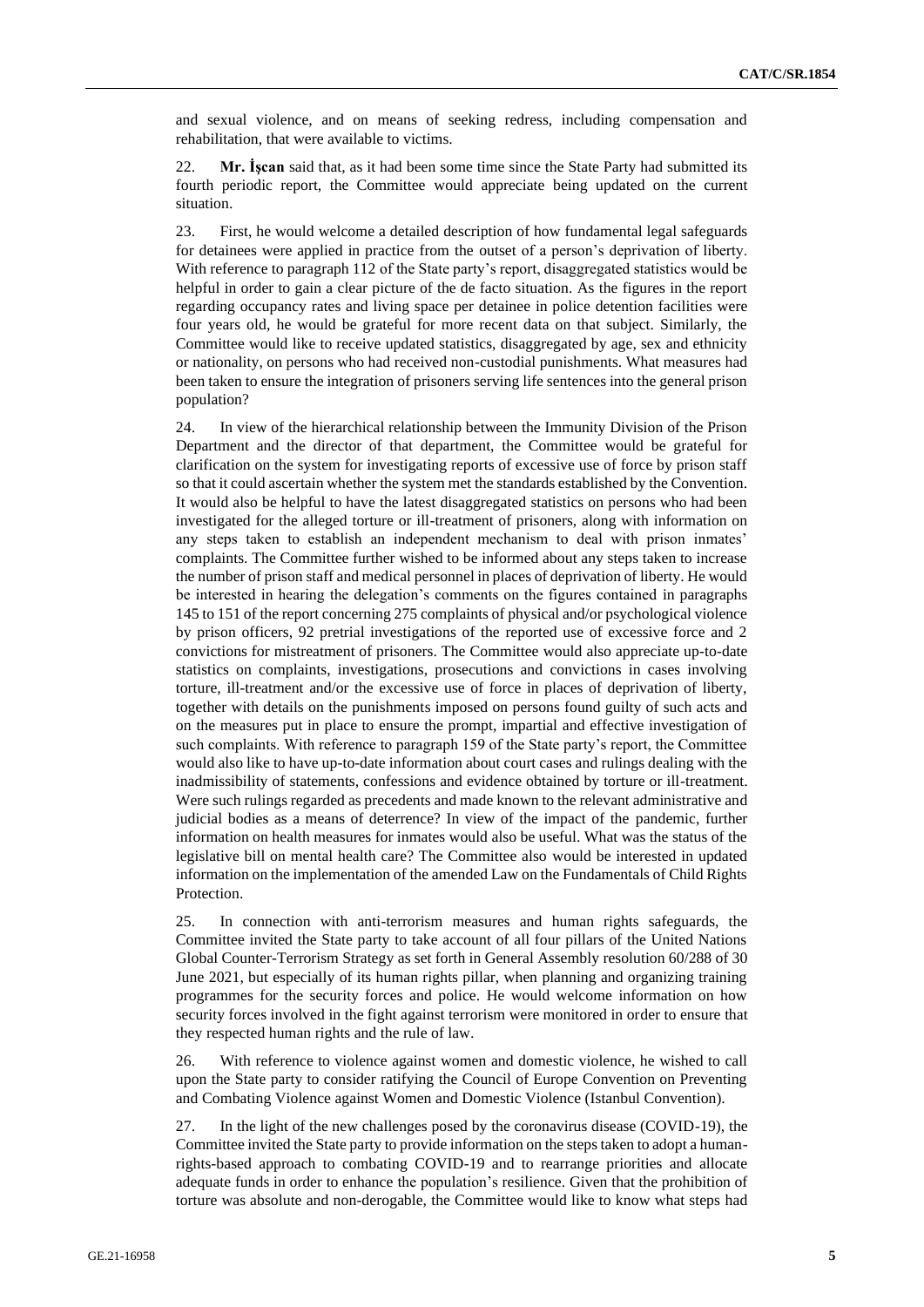been taken by Lithuania during the pandemic to ensure that its policies and actions were in line with its obligations under the Convention. In particular, it wished to know whether persons deprived of their liberty and in other situations of confinement, such as homes for the elderly, hospitals or institutions for persons with mental or psychosocial disabilities, had been offered access to vaccines against the virus.

28. **Mr. Vedel Kessing** said that he wished to know whether migrants and asylum seekers who had entered the State party's territory unlawfully were detained in closed institutions and whether their right to freedom of movement was restricted. Did those migrants have the right to apply for asylum? Did they have the right to have their application examined individually in a thorough manner? Lastly, he would like to know whether migrants had the right to appeal against the rejection of their asylum application to an independent and impartial body, such as a court of law.

29. **Ms. Belmir** said that her question was whether any inquiries had been held into the excessive use of force by prison staff, since they were reportedly equipped with truncheons and stun guns. She wished to point out that, when examining some other States parties' reports, the Committee had found that such extremely dangerous and potentially lethal equipment should not be issued to prison officers.

30. **Ms. Racu** said that the Committee was concerned about the low staffing levels in prisons and therefore wished to know what measures had been taken to increase the number of prison officers, doctors, nurses and psychiatrists.

*The meeting was suspended at 11.45 a.m. and resumed at 12.10 p.m.*

31. **Mr. Uscila** (Lithuania) said that, in 2019, the Criminal Code had been supplemented with a new provision that established the specific offence of torture and the criminal liability of anyone in public office who incited, supported, permitted or approved the torture or illtreatment of a human being or who caused a person to undergo severe mental or physical pain or suffering. That criminal act could be punished by up to five years' imprisonment, and there was no statute of limitation for such crimes. The State party had therefore followed the recommendations made by the Committee in its concluding observations on the State party's third periodic report [\(CAT/C/LTU/CO/3\)](http://undocs.org/en/CAT/C/LTU/CO/3).

32. **Mr. Domarkas** (Lithuania) said that the situation caused by the influx of migrants in 2020–2021 had been artificially created. His Government was committed to upholding migrants' human rights. In September 2021, the people who had previously been accommodated on 30 sites had been moved into 5 refugee centres, and vulnerable persons had been placed in separate facilities. Two of those centres came under the auspices of the Ministry of Social Security and Labour and provided professional care and social services to vulnerable persons. All migrants were tested for COVID-19, and there had been no outbreaks of the virus in the centres. Three hospitals were available to treat migrants should the need arise. Over 1,000 migrants had been fully vaccinated and 850 were waiting for their second dose. Specialized teams of psychologists and psychiatrists had also been set up as part of a holistic approach to supporting migrants' well-being. The State provided complex surgeries, x-ray services and long-term nursing for migrants. It cooperated with NGOs such as Médecins Sans Frontières to ensure that they received a good level of health care.

33. The emergency situation per se did not constitute grounds for granting asylum. The State continued to supply migrants and asylum seekers with all basic services and ensured that they had access to assistance from NGOs.

34. Lithuania was working with NGOs to provide humanitarian aid to migrants at its border and was prioritizing vulnerable persons. There had been an investigation into the alleged events at the Verebiejai camp, but no evidence of any beatings had been found so no criminal proceedings had been initiated in that regard. The Government was in frequent contact with the Office of the United Nations High Commissioner for Refugees through its liaison office in Vilnius and was taking on board its comments regarding the asylum system in Lithuania. No restrictions were placed on the right of migrants to apply for asylum, and negative decisions could be appealed directly with the Migration Department and in the domestic courts. The movement of asylum seekers was restricted only to the extent necessary to allow their applications to be processed, and the applications submitted thus far by 4,000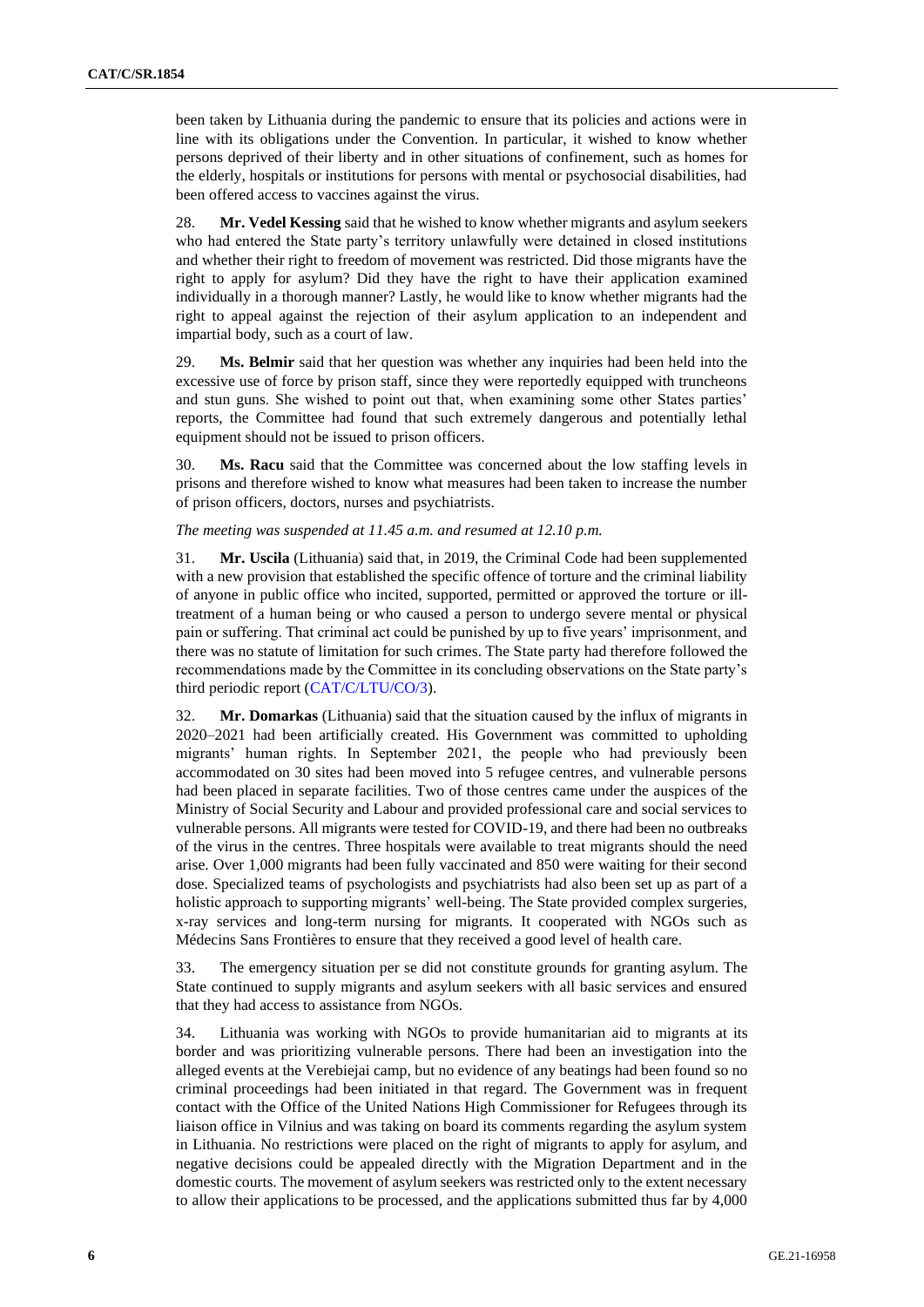or so asylum seekers would be processed in the near future. It took time to ascertain the circumstances of each applicant and, to that end, the Government had appointed an additional 60 staff members to the Migration Department.

35. **Mr. Akelaitis** (Lithuania) said that the Law on Protection against Domestic Violence had been regularly updated on the basis of inputs from NGOs and other sources. Police officers could now initiate pretrial investigations into cases of domestic violence without any need for victims to bring charges. In addition, a provision had been added to the Criminal Code to criminalize stalking. While the Criminal Code did not specifically provide for the prohibition of domestic violence, perpetrators of domestic violence were prosecuted on the basis of other provisions in the Criminal Code and jurisprudence. Likewise, while there were no specific provisions on the collection of statistics, investigatory authorities nonetheless kept comprehensive records on crimes involving domestic violence. The number of cases of domestic violence reported to the police had risen from around 20,000 in 2013 to around 58,000 in 2020, and about 20 per cent of those cases had been investigated. Although, on the face of it, the rate of increase in those cases was worrying, in reality it was largely attributable to the training provided to police officers, health-care workers, teachers and other civil servants to teach them how to recognize and report the signs of domestic violence.

36. A reworked version of the Law on Protection against Domestic Violence had recently been submitted to parliament. If adopted, it would provide for the issuance of protection orders for victims of domestic violence starting on 1 January 2023, even in the absence of a criminal investigation, and for psychological and other support for victims. NGOs played a significant role in addressing domestic violence in Lithuania. For instance, they participated in tactical meetings with the police and contributed to policy-making processes.

37. **Mr. Rubikas** (Lithuania) said that the laws governing health care had been revised in 2019 in close cooperation with the Seimas Office of the Ombudsmen to improve the protection of involuntarily hospitalized patients. As a result of that revision, the duration of involuntary hospitalization of persons with psychological or behavioural disorders was limited to three working days unless their behaviour was deemed to pose a genuine threat to their own or another person's health or life. In such cases, a decision was taken by three specialists – including two psychiatrists – on whether to ask the court for an extension of their hospitalization for up to a maximum of six months. Further six-month extensions could be granted only by a court. Involuntary hospitalization and treatment must be stopped immediately where the reasons for it no longer applied. Moreover, in keeping with the principle of inclusion, provided for in law, independent living arrangements for persons with such disorders were promoted.

38. Before consenting to voluntary hospitalization, persons with psychological or behavioural disorders and their representatives must be informed about their treatment by a psychiatrist in terms that they could understand. The law provided for the right of patients to be heard by a court. Patients who could not attend court hearings must be allowed to participate by some other method, typically via an online platform. In addition, patients had the right, at their own cost, to have their condition assessed by three independent psychiatrists.

39. The Government was seeking to reduce the use of involuntary measures and, since 2019, had been monitoring and keeping statistics on the use of involuntary hospitalization and physical restraints. Over the previous two years, involuntary hospitalizations had accounted for less than 5 per cent of all hospitalizations in Lithuania. In total, 608 persons – consisting of a more or less equal number of men and women – had been involuntarily hospitalized in 2020. The law stipulated that patients with psychological or behavioural disorders could be physically restrained using bodily force or specialist equipment or placed in seclusion to protect their own health or that of staff or other patients. Physical restraint could be prescribed only by a psychiatrist unless it was immediately required, in which case it could be sanctioned by a mental health nurse until a psychiatrist could be consulted. The decision to use physical restraint must be reviewed every 1.5 hours and reversed immediately where it was no longer justified. Patients must be informed why they were being restrained and what method of restraint would be used. Other de-escalation techniques were prioritized over physical restraint. In line with the recommendations of the Seimas Ombudsmen, since October 2020, staff had been logging instances of restraint both on the patients' observation